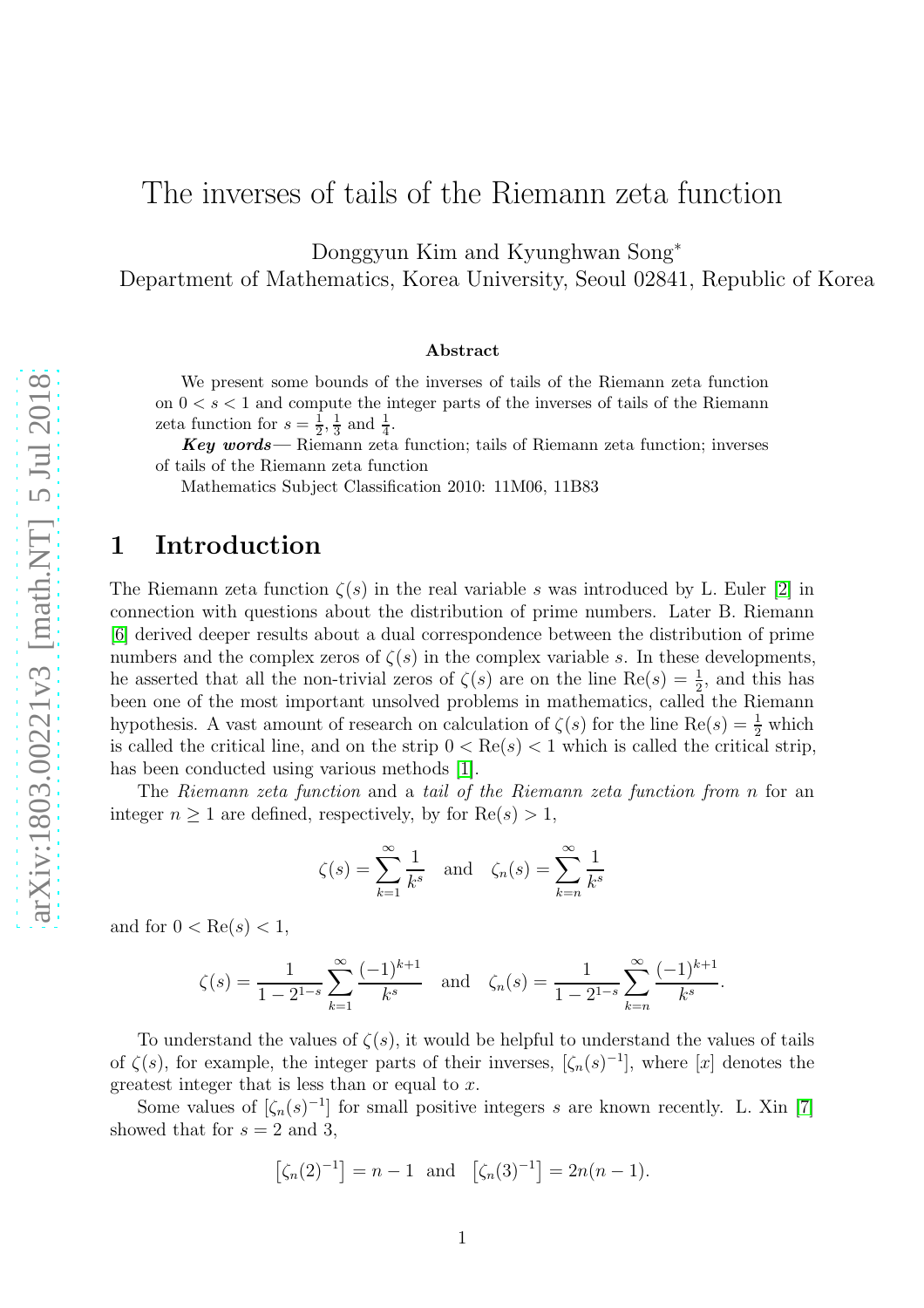For  $s = 4$ , L. Xin and L. Xiaoxue [8] showed that

$$
[\zeta_n(4)^{-1}] = 3n^3 - 5n^2 + 4n - 1 + \left[\frac{(2n+1)(n-1)}{4}\right]
$$

for any integer  $n \geq 2$  and H. Xu [9] showed that for  $s = 5$ ,

$$
[\zeta_n(5)^{-1}] = 4n^4 - 8n^3 + 9n^2 - 5n + \left[\frac{(n+1)(n-2)}{3}\right]
$$

for any integer  $n \geq 4$ . W. Hwang and K. Song [3] provided an alternative proof of the case when  $s = 5$  and a formula when  $s = 6$  as follows. For an integer n, write  $n_{48}$  for the remainder when  $n$  is divided by 48, then

$$
\begin{bmatrix} \zeta_n(6)^{-1} \end{bmatrix} = \begin{cases} 5n^5 - \frac{25}{2}n^4 + \frac{75}{4}n^3 - \frac{125}{8}n^2 + \frac{185}{48}n - \frac{5n_{48}}{48} - \left[\frac{35 - 5n_{48}}{48}\right], & \text{if } n \text{ is even,} \\ 5n^5 - \frac{25}{2}n^4 + \frac{75}{4}n^3 - \frac{125}{8}n^2 + \frac{185}{48}n - \frac{5n_{48} + 18}{48} - \left[\frac{17 - 5n_{48}}{48}\right], & \text{if } n \text{ is odd} \end{cases}
$$

for any integer  $n \geq 829$ . For the integer s greater than 6, no such a formula is known.

There are other interesting results related to this theme such as bounds of  $\zeta(3)$  in greater precision in [\[4\]](#page-11-2) and [\[5\]](#page-11-3).

We study the inverses of tails of the Riemann zeta function,  $\zeta_n(s)^{-1}$ , for s on the critical strip  $0 < s < 1$ . The following notation is needed to explain our results.

**Definition 1.1.** For any positive integer n and real number s with  $0 < s < 1$ , we define

$$
A_{n,s} = \left(\frac{1}{n^s} - \frac{1}{(n+1)^s}\right) + \left(\frac{1}{(n+2)^s} - \frac{1}{(n+3)^s}\right) + \cdots
$$

and

$$
B_{n,s} = \left(-\frac{1}{n^s} + \frac{1}{(n+1)^s}\right) + \left(-\frac{1}{(n+2)^s} + \frac{1}{(n+3)^s}\right) + \cdots
$$

Now the tail of the Riemann zeta function can be written as, for  $0 < s < 1$ ,

<span id="page-1-0"></span>
$$
\zeta_n(s) = \begin{cases}\n-\frac{1}{1-2^{1-s}} A_{n,s}, & \text{if } n \text{ is even,} \\
-\frac{1}{1-2^{1-s}} B_{n,s}, & \text{if } n \text{ is odd.}\n\end{cases}
$$
\n(1.1)

In this paper, we present the bounds of  $A_{n,s}^{-1}$  and  $B_{n,s}^{-1}$  hence the bounds of the inverses of tails of the Riemann zeta function,  $\zeta_n(s)^{-1}$ , for  $0 < s < 1$  in Section 2.1, and compute the values  $\left[A_{n,s}^{-1}\right]$  and  $\left[B_{n,s}^{-1}\right]$  hence the values of the inverses of tails of the Riemann zeta function,  $\left[\frac{1}{1-2^{1-s}}\zeta_n(s)^{-1}\right]$ , for  $s=\frac{1}{2}$  $\frac{1}{2}$ ,  $\frac{1}{3}$  $\frac{1}{3}$  and  $\frac{1}{4}$  in Section 2.2.

### 2 Main Results

2.1 The bounds of the inverses of  $\zeta_n(s)$  for  $0 < s < 1$ 

In this section, we present the bounds of  $A_{n,s}^{-1}$  and  $B_{n,s}^{-1}$  in Definition [1.1,](#page-1-0) hence the bounds of the inverses of tails of the Riemann zeta function,  $\zeta_n(s)^{-1}$ , for  $0 < s < 1$ .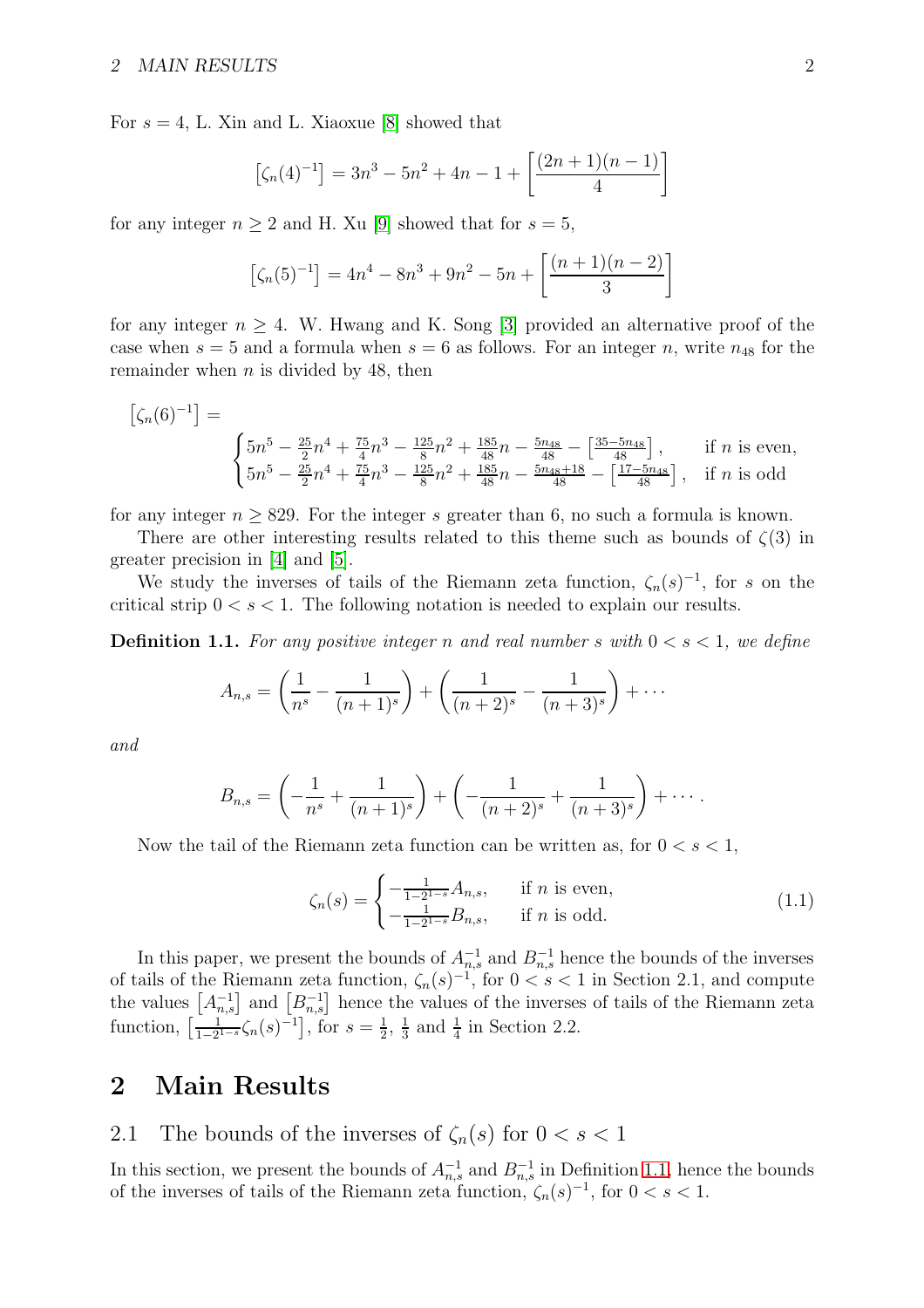**Proposition 2.1.** Let s be a real number with  $0 < s < 1$ . Then for any positive even number n,

$$
2(n-1)^s < A_{n,s}^{-1} < 2n^s
$$

and for any positive odd number n,

$$
-2n^s < B_{n,s}^{-1} < -2(n-1)^s.
$$

*Proof.* Let n be a positive even number. For every positive integer k, it is easy to see that

$$
\left(\frac{1}{(n+1+2k)^s} - \frac{1}{(n+2+2k)^s}\right) \lt \left(\frac{1}{(n+2k)^s} - \frac{1}{(n+1+2k)^s}\right) \lt \left(\frac{1}{(n-1+2k)^s} - \frac{1}{(n+2k)^s}\right).
$$

The summations of each term over  $k$  give

$$
A_{n+1,s} < A_{n,s} < A_{n-1,s}
$$

and

$$
\frac{1}{2}(A_{n+1,s} + A_{n,s}) < A_{n,s} < \frac{1}{2}(A_{n-1,s} + A_{n,s}).
$$

Therefore, we have

$$
\frac{1}{2n^s} < A_{n,s} < \frac{1}{2(n-1)^s},
$$

which gives the first statement.

The second statement can be shown similarly.

Since every proof of the case when  $n$  is an odd number is analogous to that of the case when  $n$  is an even number, we omit all the proofs of the odd number cases in this paper.

<span id="page-2-0"></span>Now we find tighter bounds for  $A_{n,s}^{-1}$  and  $B_{n,s}^{-1}$ .

**Proposition 2.2.** Let s be a real number with  $0 \lt s \lt 1$ . Then for any positive even number n,

$$
2\left(n-\frac{1}{2}\right)^s < A_{n,s}^{-1}
$$

and for any positive odd number n,

$$
B_{n,s}^{-1} < -2\left(n - \frac{1}{2}\right)^s.
$$

*Proof.* Let  $n$  be a positive even number. We will show that

$$
A_{n,s} < \frac{1}{2\left(n-\frac{1}{2}\right)^s}.
$$

 $\Box$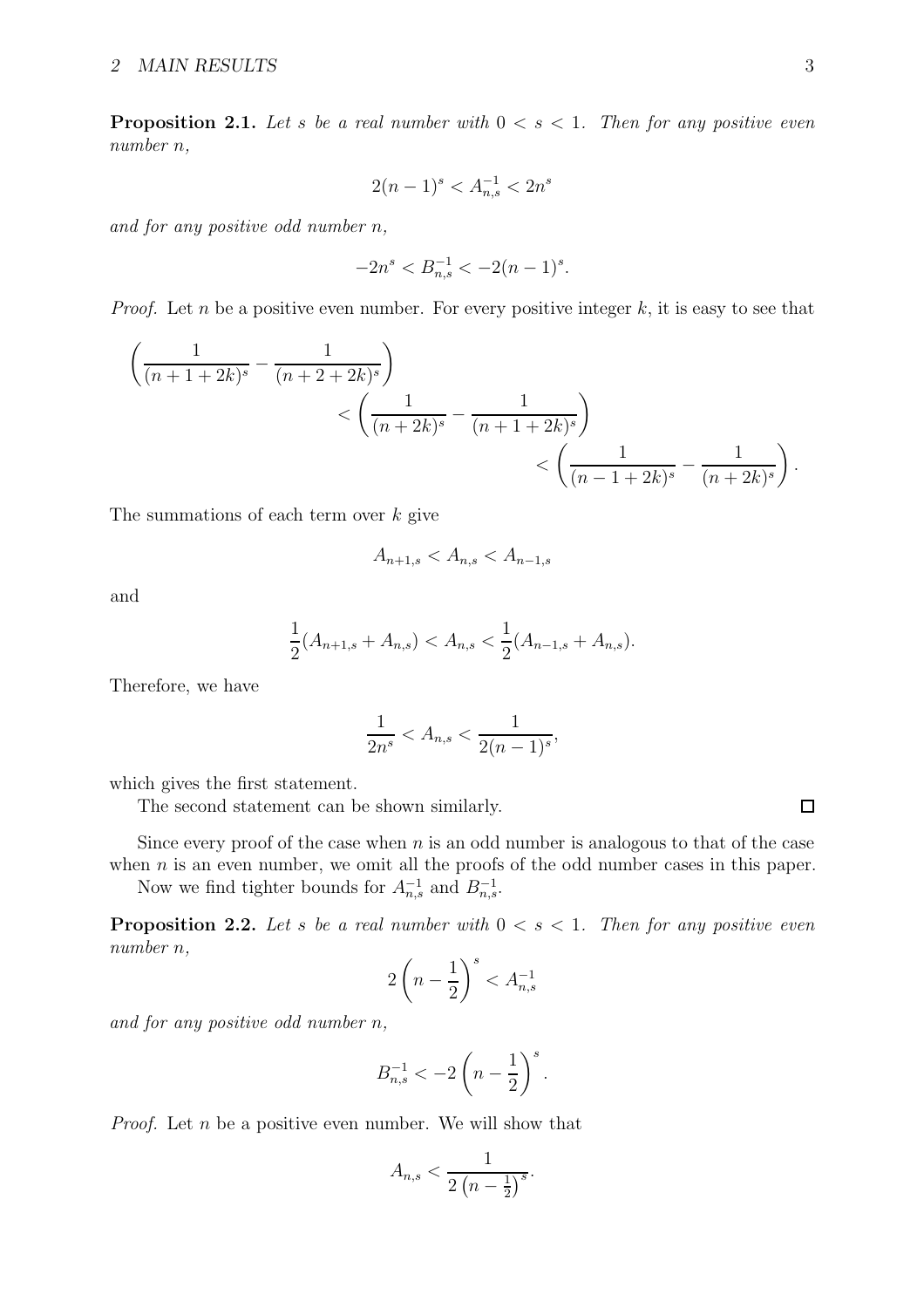Rewriting each of the both sides as a series,

$$
A_{n,s} = \sum_{k=\frac{n}{2}}^{\infty} \left( \frac{1}{(2k)^s} - \frac{1}{(2k+1)^s} \right) \text{ and}
$$

$$
\frac{1}{2(n-\frac{1}{2})^s} = \sum_{k=\frac{n}{2}}^{\infty} \left( \frac{1}{2(2k-\frac{1}{2})^s} - \frac{1}{2(2k+\frac{3}{2})^s} \right),
$$

we will show that for any positive integer  $k$ ,

$$
\frac{1}{(2k)^s} - \frac{1}{(2k+1)^s} < \frac{1}{2\left(2k - \frac{1}{2}\right)^s} - \frac{1}{2\left(2k + \frac{3}{2}\right)^s}.
$$

For this, we let

$$
f(x) = \left(\frac{1}{2(2x - \frac{1}{2})^s} - \frac{1}{2(2x + \frac{3}{2})^s}\right) - \left(\frac{1}{(2x)^s} - \frac{1}{(2x + 1)^s}\right)
$$

and will show that  $f(x)$  is positive for  $x \ge 1$  and  $0 < s < 1$ . With

$$
g(x) = \frac{1}{2(2x - \frac{1}{2})^s} + \frac{1}{2(2x + \frac{1}{2})^s} - \frac{1}{(2x)^s},
$$

we have  $f(x) = g(x) - g(x + \frac{1}{2})$  $\frac{1}{2}$ ). Consider the derivative of  $g(x)$ ,

$$
g'(x) = -2s\left(\frac{1}{2(2x-\frac{1}{2})^{s+1}} + \frac{1}{2(2x+\frac{1}{2})^{s+1}} - \frac{1}{(2x)^{s+1}}\right).
$$

Since the function  $\frac{1}{x^{s+1}}$  is convex, we obtain that

$$
\frac{1}{2(2x-\frac{1}{2})^{s+1}} + \frac{1}{2(2x+\frac{1}{2})^{s+1}} - \frac{1}{(2x)^{s+1}} \ge 0
$$

and therefore  $g'(x)$  is negative, that is,  $g(x)$  is decreasing. We conclude that  $f(x)$  is positive which gives the statement.  $\Box$ 

<span id="page-3-0"></span>**Proposition 2.3.** Let s be a real number with  $0 < s < 1$ . Then for any positive even number n,

$$
A_{n,s}^{-1}<2\left(n-\frac{1}{4}\right)^s
$$

and for any positive odd number n,

$$
-2\left(n-\frac{1}{4}\right)^s < B_{n,s}^{-1}.
$$

*Proof.* Let  $n$  be a positive even number. We will show that

$$
\frac{1}{2\left(n-\frac{1}{4}\right)^s} < A_{n,s}.
$$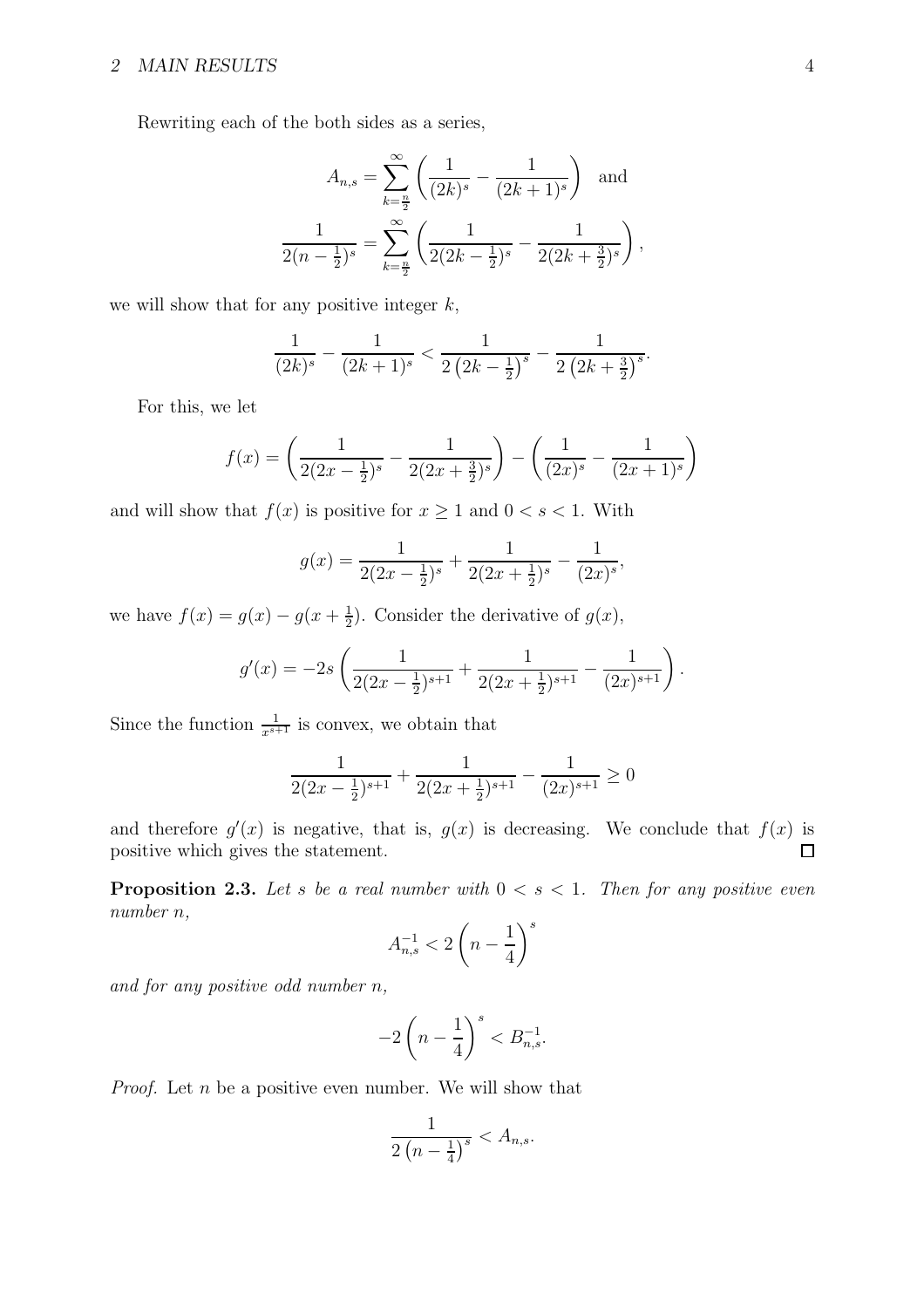Rewriting each of the both sides as a series,

$$
A_{n,s} = \sum_{k=\frac{n}{2}}^{\infty} \left( \frac{1}{(2k)^s} - \frac{1}{(2k+1)^s} \right) \text{ and}
$$

$$
\frac{1}{2(n-\frac{1}{4})^s} = \sum_{k=\frac{n}{2}}^{\infty} \left( \frac{1}{2(2k-\frac{1}{4})^s} - \frac{1}{2(2k+\frac{7}{4})^s} \right),
$$

we need to show that for any positive integer  $k$ ,

$$
\frac{1}{2(2k-\frac{1}{4})^s} - \frac{1}{2(2k+\frac{7}{4})^s} < \frac{1}{(2k)^s} - \frac{1}{(2k+1)^s}.
$$

For this, we let

$$
f(x) = \left(\frac{1}{(2x)^s} - \frac{1}{(2x+1)^s}\right) - \left(\frac{1}{2(2x-\frac{1}{4})^s} - \frac{1}{2(2x+\frac{7}{4})^s}\right).
$$

We check that  $f(1) > 0$  and now we will show that  $f(x)$  is positive for  $x \ge 2$  and  $0 < s < 1$ . With

$$
g(x) = \frac{1}{(2x)^s} - \left(\frac{1}{2(2x - \frac{1}{4})^s} + \frac{1}{2(2x + \frac{3}{4})^s}\right),
$$

we have  $f(x) = g(x) - g(x + \frac{1}{2})$  $\frac{1}{2}$ , so we only need to show that  $g(x)$  is decreasing. Consider the derivative of  $g(x)$ ,

$$
g'(x) = s \left( -\frac{2}{(2x)^{s+1}} + \left( \frac{1}{(2x - \frac{1}{4})^{s+1}} + \frac{1}{(2x + \frac{3}{4})^{s+1}} \right) \right)
$$
  
=  $s \left( \left( \frac{1}{(2x - \frac{1}{4})^{s+1}} - \frac{1}{(2x)^{s+1}} \right) - \left( \frac{1}{(2x)^{s+1}} - \frac{1}{(2x + \frac{3}{4})^{s+1}} \right) \right).$ 

Since the function  $\frac{1}{x^{s+1}}$  is decreasing and convex, by comparing slopes at  $(2x - \frac{1}{4})$  $\frac{1}{4}$ ) and  $(2x + \frac{3}{4})$  $\frac{3}{4}$ , we obtain

$$
\frac{1}{\left(2x - \frac{1}{4}\right)^{s+1}} - \frac{1}{(2x)^{s+1}} < \frac{1}{4}(s+1)\frac{1}{\left(2x - \frac{1}{4}\right)^{s+2}}
$$

and

$$
\frac{1}{(2x)^{s+1}} - \frac{1}{(2x+\frac{3}{4})^{s+1}} > \frac{1}{4}(s+1)\frac{3}{(2x+\frac{3}{4})^{s+2}}.
$$

Therefore,

$$
g'(x) < \frac{1}{4}s(s+1)\left(\frac{1}{\left(2x - \frac{1}{4}\right)^{s+2}} - \frac{3}{\left(2x + \frac{3}{4}\right)^{s+2}}\right).
$$

 $\left(\frac{2x+3/4}{2x-1/4}\right)^{s+2}$  which is the ratio of two terms on the right-hand side Consider  $h(x, s) := \frac{1}{3} \left( \frac{2x + 3/4}{2x - 1/4} \right)$ of the above expression. We check that  $h(x, s) < 1$  for  $x \geq 2$  and  $0 < s < 1$ . Since  $h(2, 1) = 6859/10125$  and  $\lim_{x\to\infty} h(x, s) = \frac{1}{3}$  for  $0 < s < 1$ , we obtain that  $g'(x)$  is negative and therefore  $g(x)$  is decreasing which gives the statement.  $\Box$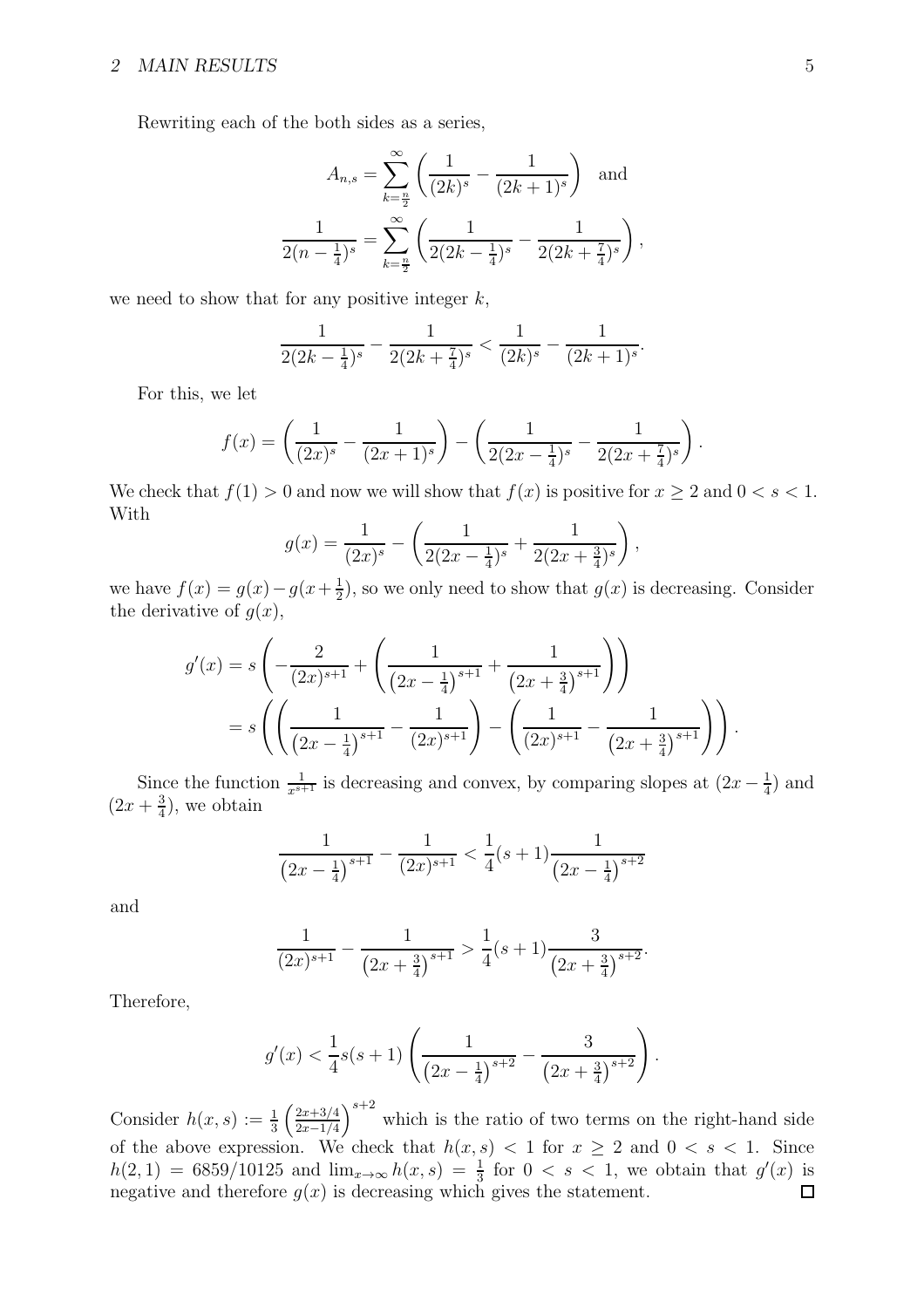<span id="page-5-0"></span>We combine the results of Proposition [2.2](#page-2-0) and Proposition [2.3.](#page-3-0)

**Theorem 2.4.** Let s be a real number with  $0 < s < 1$ . Then for any positive even number  $n,$ 

$$
2\left(n-\frac{1}{2}\right)^s < A_{n,s}^{-1} < 2\left(n-\frac{1}{4}\right)^s
$$

and for any positive odd number n,

$$
-2\left(n-\frac{1}{4}\right)^s < B_{n,s}^{-1} < -2\left(n-\frac{1}{2}\right)^s.
$$

We express these bounds in terms of  $\zeta_n(s)$  using expression [\(1.1\)](#page-1-0).

**Corollary 2.5.** Let s be a real number with  $0 < s < 1$ . Then for any positive even number  $n,$ 

$$
2(1-2^{1-s})\left(n-\frac{1}{4}\right)^s < \zeta_n(s)^{-1} < 2(1-2^{1-s})\left(n-\frac{1}{2}\right)^s
$$

and for any positive odd number n,

$$
-2(1-2^{1-s})\left(n-\frac{1}{2}\right)^s < \zeta_n(s)^{-1} < -2(1-2^{1-s})\left(n-\frac{1}{4}\right)^s.
$$

Furthermore, we have tighter bounds of  $A_{n,s}^{-1}$  and  $B_{n,s}^{-1}$  for a sufficiently large number  $\overline{n}$ .

**Theorem 2.6.** For any positive number  $\epsilon$  and any real number s with  $0 < s < 1$ ,

$$
2\left(n - \frac{1}{2}\right)^s < A_{n,s}^{-1} < 2\left(n - \frac{1}{2} + \epsilon\right)^s
$$

for a sufficiently large even number n and

$$
-2\left(n - \frac{1}{2} + \epsilon\right)^s < B_{n,s}^{-1} \le -2\left(n - \frac{1}{2}\right)^s
$$

for a sufficiently large odd number n.

*Proof.* From Theorem [2.4,](#page-5-0) it suffices to show that for a sufficiently large even number  $n$ ,

$$
\frac{1}{2\left(n-\frac{1}{2}+\epsilon\right)^s} < A_{n,s}.
$$

Rewriting each of the both sides as a series,

$$
A_{n,s} = \sum_{k=\frac{n}{2}}^{\infty} \left( \frac{1}{(2k)^s} - \frac{1}{(2k+1)^s} \right) \text{ and}
$$
  

$$
\frac{1}{2(n-\frac{1}{2}+\epsilon)^s} = \sum_{k=\frac{n}{2}}^{\infty} \left( \frac{1}{2(2k-\frac{1}{2}+\epsilon)^s} - \frac{1}{2(2k+\frac{3}{2}+\epsilon)^s} \right),
$$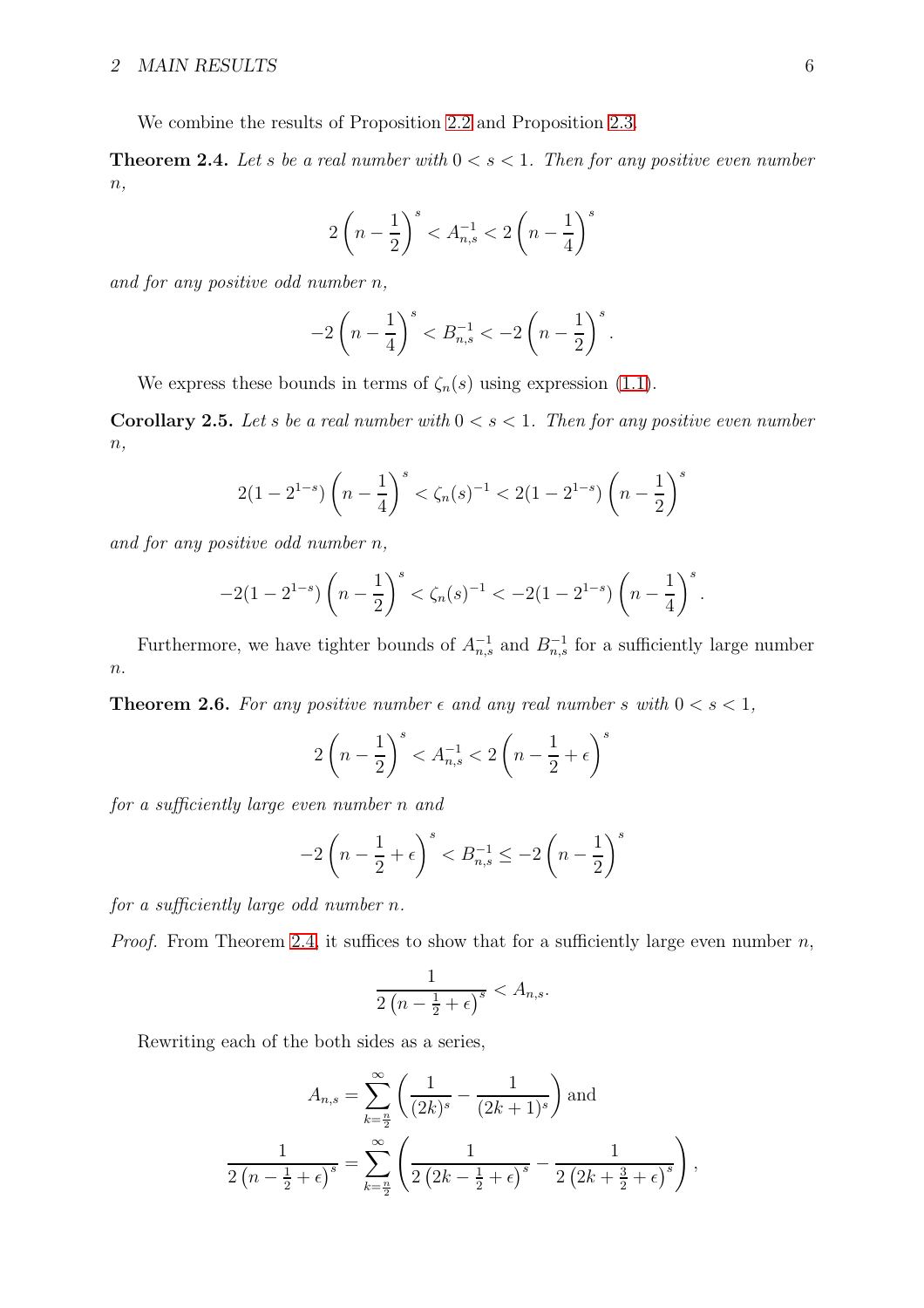we need to show that for a sufficiently large even number n and every integer  $k \geq \frac{n}{2}$  $\frac{n}{2}$ 

$$
\frac{1}{2\left(2k-\frac{1}{2}+\epsilon\right)^s} - \frac{1}{2\left(2k+\frac{3}{2}+\epsilon\right)^s} < \frac{1}{(2k)^s} - \frac{1}{(2k+1)^s}.
$$

For this, let

$$
f(x) = \left(\frac{1}{(2x)^s} - \frac{1}{(2x+1)^s}\right) - \left(\frac{1}{2(2x-\frac{1}{2}+\epsilon)^s} - \frac{1}{2(2x+\frac{3}{2}+\epsilon)^s}\right)
$$

and will show that  $f(x)$  is positive for  $x \geq x_0$  where  $x_0$  is a sufficiently large number. With

$$
g(x) = \frac{1}{(2x)^s} - \left(\frac{1}{2(2x - \frac{1}{2} + \epsilon)^s} + \frac{1}{2(2x + \frac{1}{2} + \epsilon)^s}\right),
$$

we have that  $f(x) = g(x) - g(x + \frac{1}{2})$  $\frac{1}{2}$ , so we only need to show that  $g(x)$  is decreasing. Consider the derivative of  $g(x)$ ,

$$
g'(x) = s \left( -\frac{2}{(2x)^{s+1}} + \frac{1}{(2x - \frac{1}{2} + \epsilon)^{s+1}} + \frac{1}{(2x + \frac{1}{2} + \epsilon)^{s+1}} \right)
$$
  
=  $s \left( \left( \frac{1}{(2x - \frac{1}{2} + \epsilon)^{s+1}} - \frac{1}{(2x)^{s+1}} \right) - \left( \frac{1}{(2x)^{s+1}} - \frac{1}{(2x + \frac{1}{2} + \epsilon)^{s+1}} \right) \right).$ 

Since  $\frac{1}{x^{s+1}}$  is decreasing and convex, by comparing slopes at  $(2x - \frac{1}{2} + \epsilon)$  and  $(2x + \frac{1}{2} + \epsilon)$ , we obtain

$$
\frac{1}{\left(2x - \frac{1}{2} + \epsilon\right)^{s+1}} - \frac{1}{(2x)^{s+1}} < \left(s+1\right) \frac{\frac{1}{2} - \epsilon}{\left(2x - \frac{1}{2} + \epsilon\right)^{s+2}}
$$

and

$$
\frac{1}{(2x)^{s+1}} - \frac{1}{(2x + \frac{1}{2} + \epsilon)^{s+1}} > (s+1) \frac{\frac{1}{2} + \epsilon}{(2x + \frac{1}{2} + \epsilon)^{s+2}}.
$$

Therefore

$$
g'(x) < s(s+1) \left( \frac{\frac{1}{2} - \epsilon}{\left( 2x - \frac{1}{2} + \epsilon \right)^{s+2}} - \frac{\frac{1}{2} + \epsilon}{\left( 2x + \frac{1}{2} + \epsilon \right)^{s+2}} \right).
$$

Consider  $h(x) := \frac{\frac{1}{2} - \epsilon}{\frac{1}{2} + \epsilon}$  $\left( \frac{2x+\frac{1}{2}+\epsilon}{2} \right)$  $2x-\frac{1}{2}+\epsilon$  $s^{+2}$  which is the ratio of two terms on the right-hand side of the above expression. We need to show that  $h(x) < 1$  for every  $x > x_0$  where  $x_0$  is a sufficiently large number. We check that

$$
h(x) < 1 \iff \frac{2x + \frac{1}{2} + \epsilon}{2x - \frac{1}{2} + \epsilon} < \left(\frac{\frac{1}{2} + \epsilon}{\frac{1}{2} - \epsilon}\right)^{\frac{1}{s+2}}
$$

.

 $\int_0^{1/(s+2)}$  and  $\frac{2x+\frac{1}{2}+\epsilon}{2x-\frac{1}{2}+\epsilon}$ For any  $\epsilon > 0$  and  $0 < s < 1$ , we have that  $1 < \left(\frac{\frac{1}{2} + \epsilon}{\frac{1}{2} - \epsilon}\right)$  $\frac{2x+\frac{1}{2}+\epsilon}{2x-\frac{1}{2}+\epsilon}$  is larger than 1, decreasing and converges to 1 as x goes to infinite, so there is  $x_0$  so that for every  $x > x_0$ ,  $h(x)$  < 1. Therefore the proof is complete.  $\Box$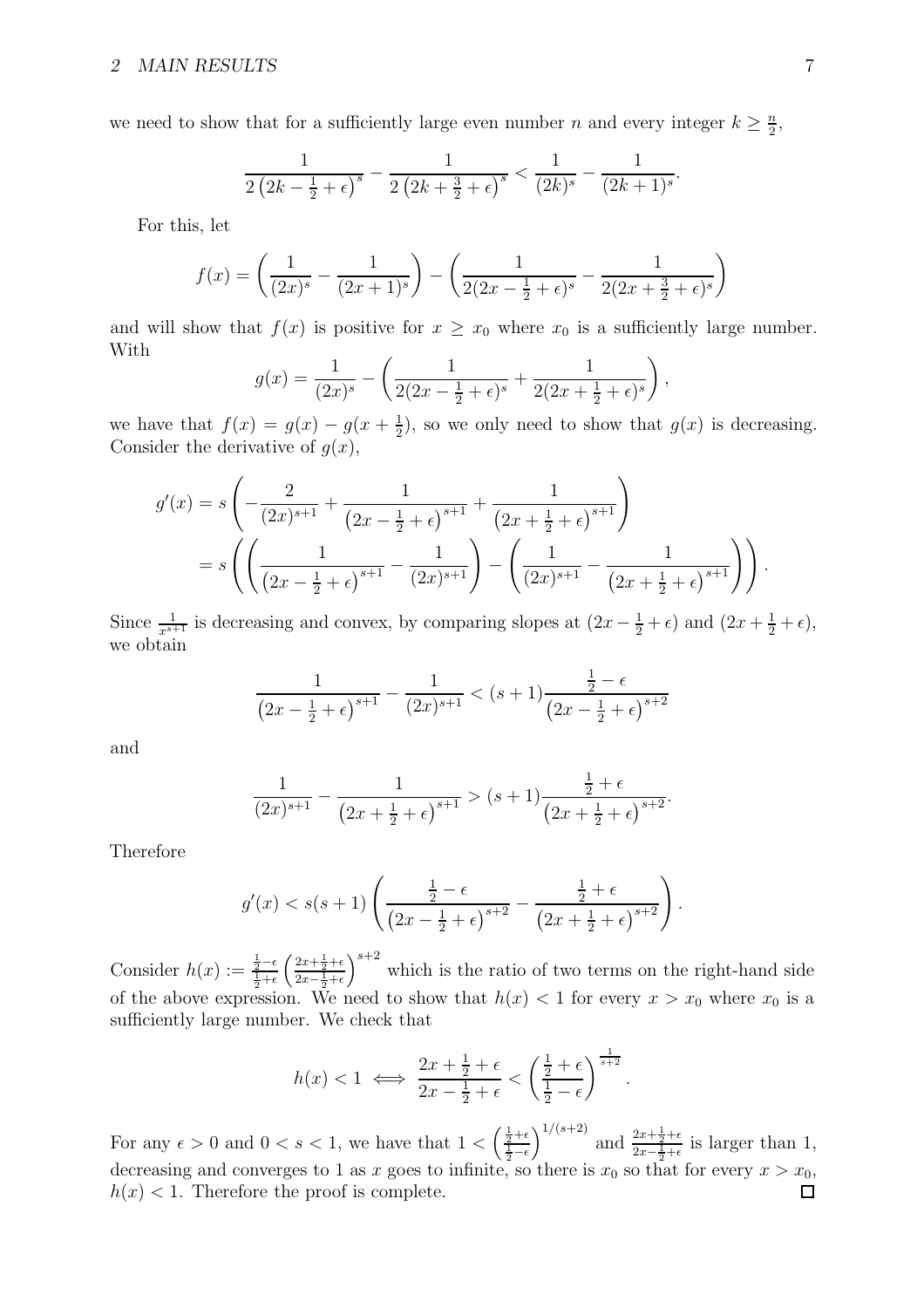We express these bounds in terms of  $\zeta_n(s)$  using expression [\(1.1\)](#page-1-0).

**Corollary 2.7.** For any positive number  $\epsilon$  and any real number s with  $0 < s < 1$ ,

$$
2(1-2^{1-s})\left(n-\frac{1}{2}+\epsilon\right)^s < \zeta_n(s)^{-1} < 2(1-2^{1-s})\left(n-\frac{1}{2}\right)^s
$$

for a sufficiently large even number n and

$$
-2(1-2^{1-s})\left(n-\frac{1}{2}\right)^s < \zeta_n(s)^{-1} < -2(1-2^{1-s})\left(n-\frac{1}{2}+\epsilon\right)^s
$$

for a sufficiently large odd number n.

2.2 The value of the inverse of  $\zeta_n(s)$  for  $s=\frac{1}{2}$  $\frac{1}{2}, \frac{1}{3}$  $\frac{1}{3}$  and  $\frac{1}{4}$ 

<span id="page-7-0"></span>We study firstly the value of the inverse of  $\zeta_n(\frac{1}{2})$  $(\frac{1}{2})$ , where  $\zeta_n(\frac{1}{2})$  $\frac{1}{2}$ ) is the tail of the Riemann zeta function from *n* at  $s = \frac{1}{2}$  $\frac{1}{2}$ .

**Theorem 2.8.** For any positive even number  $n$ ,

$$
[A_{n,1/2}^{-1}] = \left[2\left(n-\frac{1}{2}\right)^{1/2}\right]
$$

and for any positive odd number n,

$$
[B_{n,1/2}^{-1}] = \left[-2\left(n-\frac{1}{2}\right)^{1/2}\right].
$$

*Proof.* Let *n* be a positive even number. By Theorem [2.4,](#page-5-0) we have that

$$
2\left(n-\frac{1}{2}\right)^{1/2} < A_{n,1/2}^{-1} < 2\left(n-\frac{1}{4}\right)^{1/2}.
$$

Note that  $2(n-\frac{1}{4})$  $(\frac{1}{4})^{1/2} - 2(n - \frac{1}{2})$  $(\frac{1}{2})^{1/2}$  < 1 for  $n \geq 2$ , and it implies that there is at most one integer in the open interval from  $2(n-\frac{1}{2})$  $(\frac{1}{2})^{1/2}$  to  $2(n-\frac{1}{4})$  $(\frac{1}{4})^{1/2}$ . Suppose that there is an integer  $h$  in the open interval, i.e.,

$$
2\left(n-\frac{1}{2}\right)^{1/2} < h < 2\left(n-\frac{1}{4}\right)^{1/2} \quad \text{or} \quad 4n-2 < h^2 < 4n-1.
$$

There is, however, no integer in the open interval from  $4n - 2$  to  $4n - 1$ , therefore such an integer h does not exist. This gives the statement.  $\Box$ 

<span id="page-7-2"></span>We express this result in terms of  $\zeta_n(s)$  using expression [\(1.1\)](#page-1-0).

Corollary 2.9. For any positive integer  $n$ ,

$$
\left[\frac{1}{1-2^{1/2}}\zeta_n\left(\frac{1}{2}\right)^{-1}\right] = \left[(-1)^{n+1}2\left(n-\frac{1}{2}\right)^{1/2}\right].
$$

<span id="page-7-1"></span>We study secondly the value of the inverse of  $\zeta_n(\frac{1}{3})$  $\frac{1}{3}$ ), where  $\zeta_n(\frac{1}{3})$  $\frac{1}{3}$ ) is the tail of the Riemann zeta function from *n* at  $s = \frac{1}{3}$  $\frac{1}{3}$ .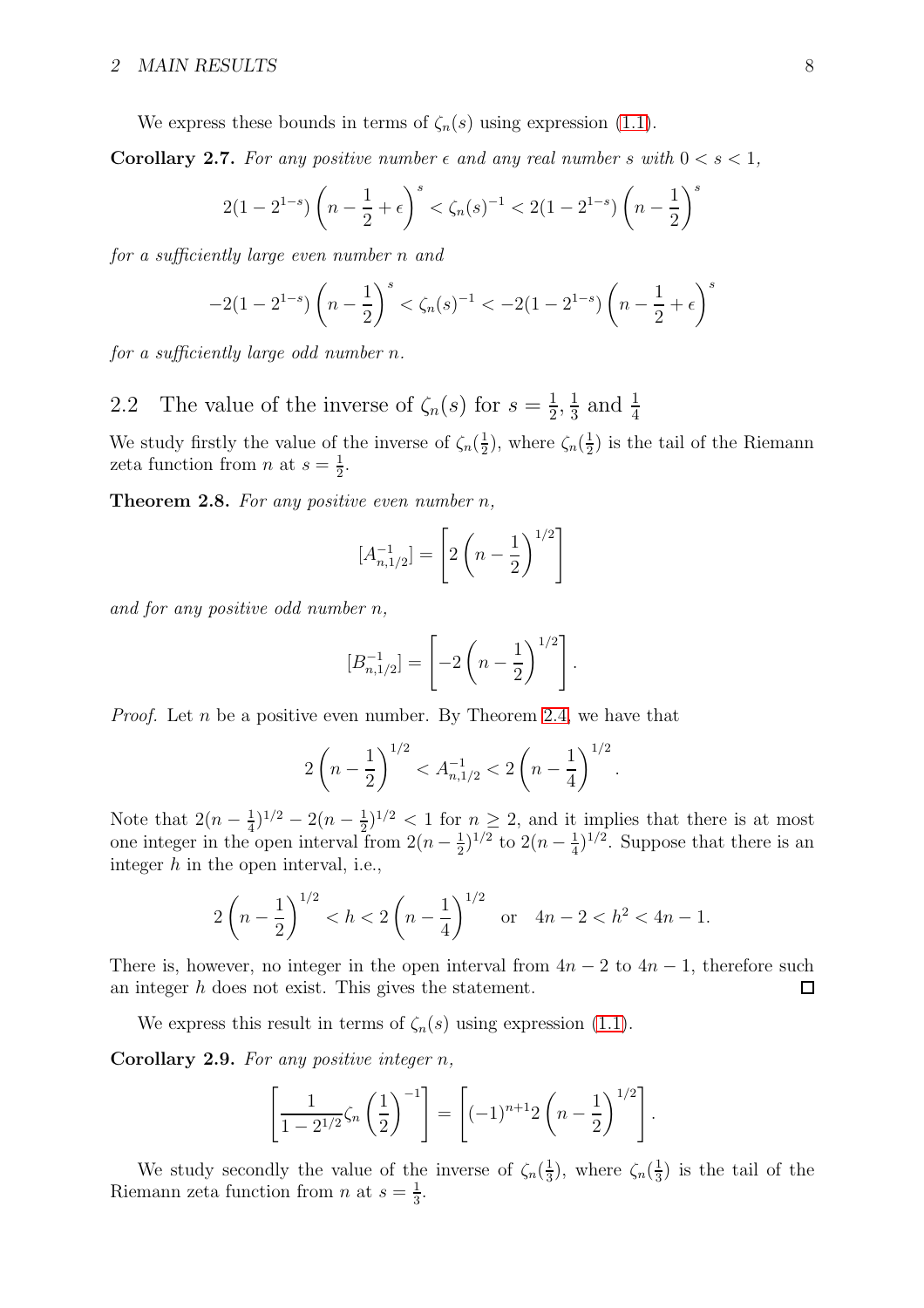**Theorem 2.10.** For any positive even number  $n$ ,

$$
[A_{n,1/3}^{-1}] = \left[2\left(n-\frac{1}{2}\right)^{1/3}\right]
$$

and for any positive odd number n,

$$
[B_{n,1/3}^{-1}] = \left[-2\left(n-\frac{1}{2}\right)^{1/3}\right]
$$

.

.

*Proof.* Let *n* be a positive even number. By Theorem [2.4,](#page-5-0) we have that

$$
2\left(n-\frac{1}{2}\right)^{1/3} < A_{n,1/3}^{-1} < 2\left(n-\frac{1}{4}\right)^{1/3}
$$

Note that  $2(n-\frac{1}{4})$  $(\frac{1}{4})^{1/3} - 2(n - \frac{1}{2})$  $(\frac{1}{2})^{1/3} < 1$  for  $n \geq 2$ , and it implies that there is at most one integer in the open interval from  $2(n-\frac{1}{2})$  $(\frac{1}{2})^{1/3}$  to  $2(n-\frac{1}{4})$  $(\frac{1}{4})^{1/3}$ . Suppose that there is an integer  $h$  in the open interval, i.e.,

$$
2(n - \frac{1}{2})^{1/3} < h < 2(n - \frac{1}{4})^{1/3} \quad \text{or} \quad 8n - 4 < h^3 < 8n - 2.
$$

This shows that the integer h is of the form  $h = 2(n-\frac{3}{8})$  $(\frac{3}{8})^{1/3}$ . If we show  $A_{n,1/3}^{-1} < 2(n-\frac{3}{8})$  $(\frac{3}{8})^{1/3}$ or equivalently,  $\frac{1}{2(n-\frac{3}{8})^{1/3}} < A_{n,1/3}$ , then our proof will be done. Let us rewrite

$$
A_{n,1/3} = \sum_{k=\frac{n}{2}}^{\infty} \left( \frac{1}{(2k)^{1/3}} - \frac{1}{(2k+1)^{1/3}} \right) \text{ and}
$$

$$
\frac{1}{2(n-\frac{3}{8})^{1/3}} = \sum_{k=\frac{n}{2}}^{\infty} \left( \frac{1}{2(2k-\frac{3}{8})^{1/3}} - \frac{1}{2(2k+\frac{13}{8})^{1/3}} \right).
$$

Now it suffices to show that for any positive integer  $k$ ,

$$
\frac{1}{2\left(2k-\frac{3}{8}\right)^{1/3}}-\frac{1}{2\left(2k+\frac{13}{8}\right)^{1/3}}<\frac{1}{\left(2k\right)^{1/3}}-\frac{1}{2\left(2k+1\right)^{1/3}}.
$$

For this, we let

$$
f(x) = \left(\frac{1}{(2x)^{1/3}} - \frac{1}{(2x+1)^{1/3}}\right) - \left(\frac{1}{2(2x-\frac{3}{8})^{1/3}} - \frac{1}{2(2x+\frac{13}{8})^{1/3}}\right)
$$

and we will show that  $f(x)$  is positive for any positive integer x.

We check that  $f(1) = 0.00053 \cdots$  and  $f(2) = 0.00081 \cdots$ , so it suffices to show  $f(x) > 0$  for  $x \geq 3$ . With

$$
g(x) = \frac{1}{(2x)^{1/3}} - \left(\frac{1}{2(2x - \frac{3}{8})^{1/3}} + \frac{1}{2(2x + \frac{5}{8})^{1/3}}\right),
$$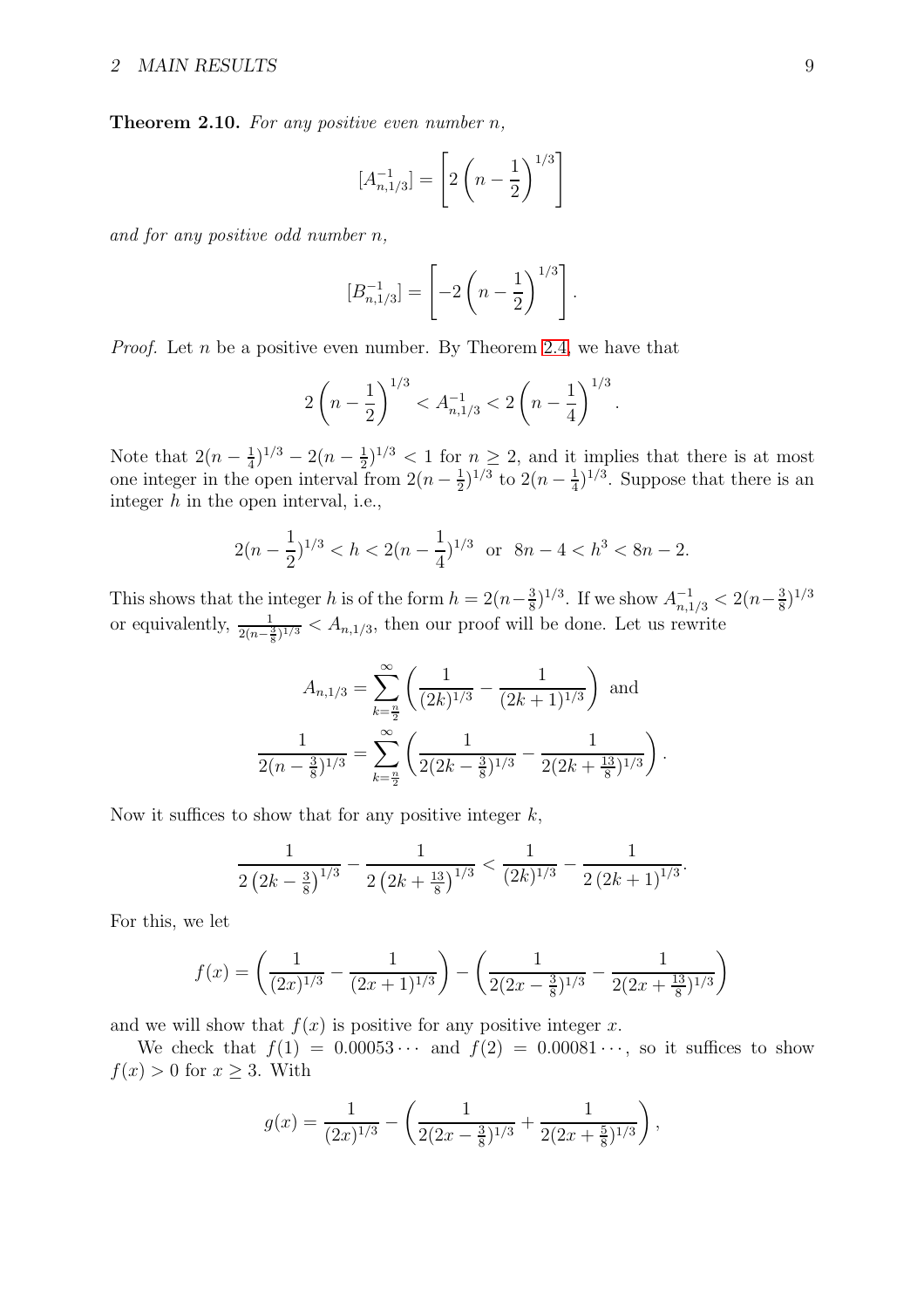we have that  $f(x) = g(x) - g(x + \frac{1}{2})$  $\frac{1}{2}$ , so we only need to show that  $g(x)$  is decreasing for  $x \geq 3$ . Consider the derivative of  $g(x)$ ,

$$
g'(x) = \frac{1}{3} \left( -\frac{2}{(2x)^{4/3}} + \frac{1}{(2x - \frac{3}{8})^{4/3}} + \frac{1}{(2x + \frac{5}{8})^{4/3}} \right)
$$
  
= 
$$
\frac{1}{3} \left( \left( \frac{1}{(2x - \frac{3}{8})^{4/3}} - \frac{1}{(2x)^{4/3}} \right) - \left( \frac{1}{(2x)^{4/3}} - \frac{1}{(2x + \frac{5}{8})^{4/3}} \right) \right).
$$

Since  $\frac{1}{x^{4/3}}$  is decreasing and convex, by comparing slopes at  $(2x - \frac{3}{8})$  $(\frac{3}{8})$  and  $(2x + \frac{5}{8})$  $(\frac{5}{8})$ , we obtain

$$
\frac{1}{\left(2x - \frac{3}{8}\right)^{4/3}} - \frac{1}{\left(2x\right)^{4/3}} < 2 \cdot \frac{3}{16} \cdot \frac{4}{3} \cdot \frac{1}{\left(2x - \frac{3}{8}\right)^{7/3}}
$$

and

$$
\frac{1}{(2x)^{4/3}} - \frac{1}{\left(2x + \frac{5}{8}\right)^{4/3}} > 2 \cdot \frac{5}{16} \cdot \frac{4}{3} \cdot \frac{1}{\left(2x + \frac{5}{8}\right)^{7/3}}
$$

.

Therefore

$$
g'(x) < \frac{1}{18} \left( \frac{3}{\left(2x - \frac{3}{8}\right)^{7/3}} - \frac{5}{\left(2x + \frac{5}{8}\right)^{7/3}} \right).
$$

Consider  $h(x) := \frac{3}{5} \left( \frac{2x+5/8}{2x-3/8} \right)$  $\frac{2x+5/8}{2x-3/8}$ <sup>7/3</sup> which is the ratio of two terms of the right-hand side of the above expression. We check that  $h(x) < 1$  for  $x \ge 3$  because  $h(3) = 0.87 \cdots$  and  $\lim_{x\to\infty} h(x) = \frac{3}{5}$  and  $h'(x) < 0$  for  $x \ge 3$ . Hence we obtain that  $g'(x)$  is negative and so  $g(x)$  is decreasing for  $x \geq 3$  which proves the statement.

<span id="page-9-1"></span>We express this result in terms of  $\zeta_n(s)$  using expression [\(1.1\)](#page-1-0).

Corollary 2.11. For any positive integer  $n$ ,

$$
\left[\frac{1}{1-2^{2/3}}\zeta_n\left(\frac{1}{3}\right)^{-1}\right] = \left[(-1)^{n+1}2\left(n-\frac{1}{2}\right)^{1/3}\right].
$$

<span id="page-9-0"></span>We study lastly the value of the inverse of  $\zeta_n(\frac{1}{4})$  $(\frac{1}{4})$ , which is the tail of the Riemann zeta function from *n* at  $s = \frac{1}{4}$  $\frac{1}{4}$ .

**Theorem 2.12.** For any positive even number  $n$ ,

$$
[A_{n,1/4}^{-1}] = \left[2\left(n - \frac{1}{2}\right)^{1/4}\right]
$$

and for any positive odd number n,

$$
[B_{n,1/4}^{-1}] = \left[-2\left(n-\frac{1}{2}\right)^{1/4}\right].
$$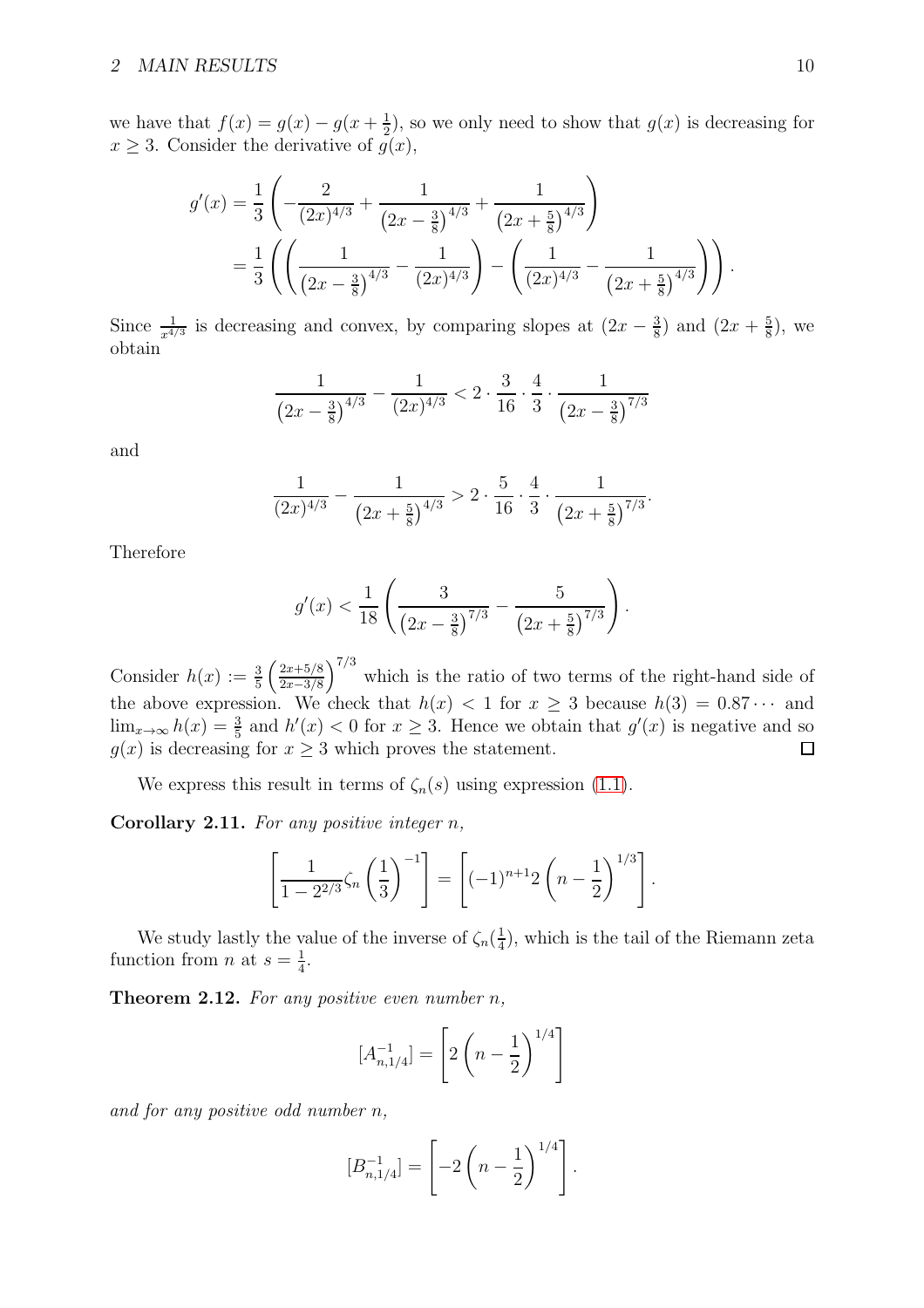*Proof.* Let *n* be a positive even number. By Theorem [2.4,](#page-5-0) we have that

$$
2\left(n-\frac{1}{2}\right)^{1/4} < A_{n,1/4}^{-1} < 2\left(n-\frac{1}{4}\right)^{1/4}.
$$

Note that  $2(n-\frac{1}{4})$  $(\frac{1}{4})^{1/4} - 2(n - \frac{1}{2})$  $(\frac{1}{2})^{1/4}$  < 1 for  $n \geq 2$  and it implies that there is at most one integer in the open interval from  $2(n-\frac{1}{2})$  $(\frac{1}{2})^{1/4}$  to  $2(n-\frac{1}{4})$  $(\frac{1}{4})^{1/4}$ . Suppose that there is an integer  $h$  in the open interval, i.e.,

$$
2(n-\frac{1}{2})^{1/4} < h < 2(n-\frac{1}{4})^{1/4} \quad \text{or} \quad 16n-8 < h^4 < 16n-4.
$$

This shows that the integer  $h^4$  is one of the form  $16n-7$ ,  $16n-6$  or  $16n-5$ . For any integer h, however  $h^4 \equiv 0$  or 1 (mod 16), hence such an integer h does not exist. Therefore this gives the statement. □

<span id="page-10-0"></span>We express this result in terms of  $\zeta_n(s)$  using expression [\(1.1\)](#page-1-0).

**Corollary 2.13.** For any positive integer  $n$ ,

$$
\left[\frac{1}{1-2^{3/4}}\zeta_n\left(\frac{1}{4}\right)^{-1}\right] = \left[(-1)^{n+1}2\left(n-\frac{1}{2}\right)^{1/4}\right].
$$

We express the results of Theorems [2.8,](#page-7-0) [2.10](#page-7-1) and [2.12](#page-9-0) in a single statement.

**Theorem 2.14.** For  $s=\frac{1}{2}$  $\frac{1}{2}$ ,  $\frac{1}{3}$  $\frac{1}{3}$ , or  $\frac{1}{4}$ , and for any positive even number n,

$$
[A_{n,s}^{-1}] = \left[2\left(n-\frac{1}{2}\right)^s\right]
$$

and for any positive odd number n,

$$
[B_{n,s}^{-1}]=\left[-2\left(n-\frac{1}{2}\right)^s\right].
$$

We express the results of Corollary [2.9,](#page-7-2) [2.11](#page-9-1) and [2.13](#page-10-0) in a single statement.

**Corollary 2.15.** For any positive integer n and  $s = \frac{1}{2}$  $\frac{1}{2}, \frac{1}{3}$  $\frac{1}{3}$ , or  $\frac{1}{4}$ ,

$$
\left[\frac{1}{1-2^{1-s}}\zeta_n(s)^{-1}\right] = \left[(-1)^{n+1}2\left(n-\frac{1}{2}\right)^s\right].
$$

### 3 Conclusion

In this paper, we present the bounds of  $A_{n,s}^{-1}$  and  $B_{n,s}^{-1}$  hence the bounds of the inverses of tails of the Riemann zeta function,  $\zeta_n(s)^{-1}$ , for  $0 < s < 1$ , and compute the values  $[A_{n,s}^{-1}]$  and  $[B_{n,s}^{-1}]$  hence the values of the inverses of tails of the Riemann zeta function,  $\left[\frac{1}{1-2^{1-s}}\zeta_n(s)^{-1}\right],$  for  $s=\frac{1}{2}$  $\frac{1}{2}, \frac{1}{3}$  $\frac{1}{3}$  and  $\frac{1}{4}$ . For other values of s, for example  $s = \frac{1}{5}$  $\frac{1}{5}$  or  $\frac{2}{3}$ , etc, the values of  $A_{n,s}$  and  $B_{n,s}$  don't seem to have simple expressions.

### Authors' Contributions

All authors equally contributed to the manuscript.